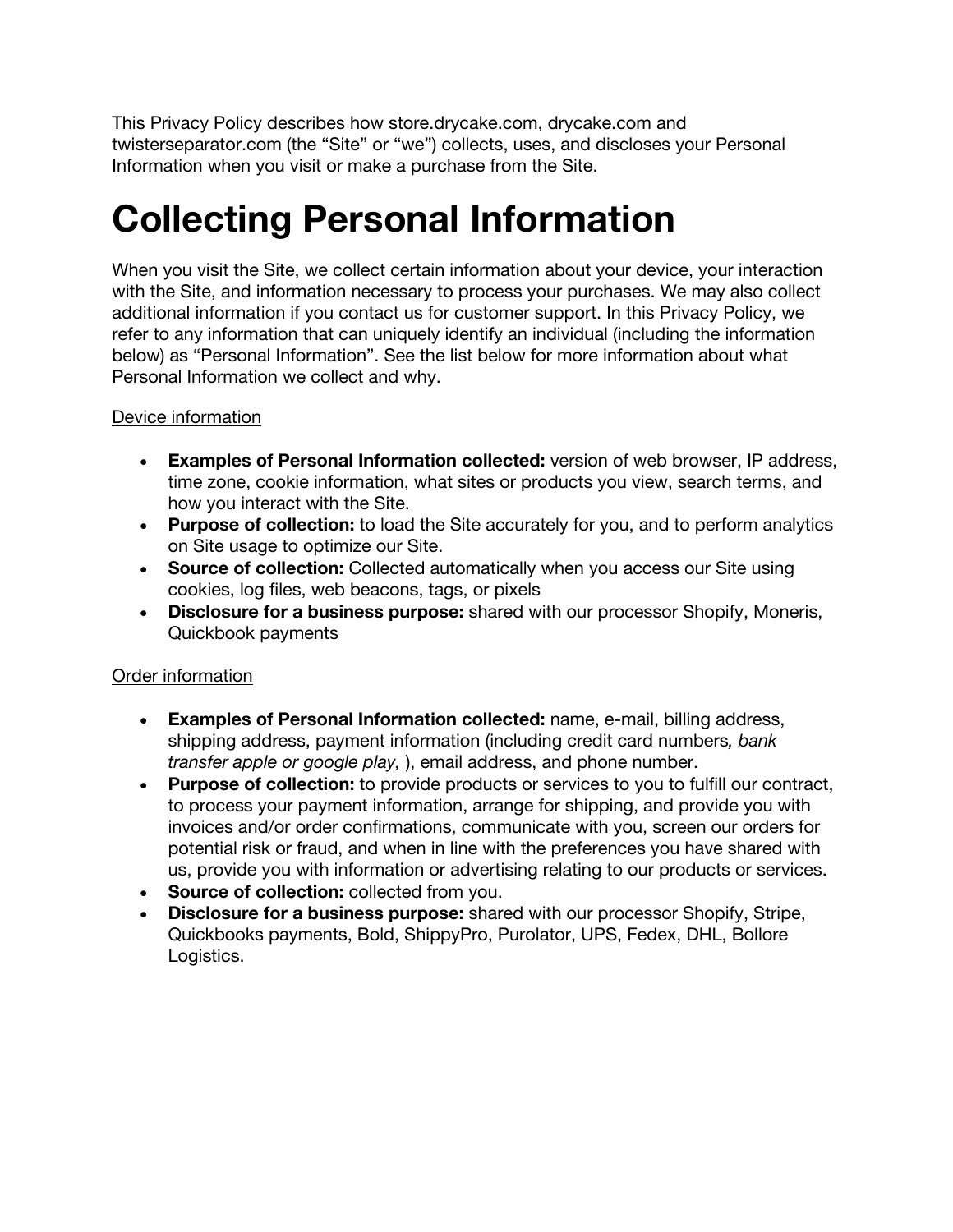#### Customer support information

- **Examples of Personal Information collected:** name, e-mail, phone number, product data , serial number, product address.
- **Purpose of collection:** to provide customer support.
- **Source of collection:** collected from you.

### Marketing Information

- **Examples of Personal Information collected:** name, e-mail, phone number, product interest.
- **Purpose of collection:** to provide customers webinars, courses, and newsletters campaigns.
- **Source of collection:** collected from you.

## **Minors**

The Site is not intended for individuals under the age of *13*. We do not intentionally collect Personal Information from children. If you are the parent or guardian and believe your child has provided us with Personal Information, please contact us at the address below to request deletion.

## **Sharing Personal Information**

We share your Personal Information with service providers to help us provide our services and fulfill our contracts with you, as described above. For example:

- We use Shopify to power our online store. You can read more about how Shopify uses your Personal Information here: https://www.shopify.com/legal/privacy.
- We may share your Personal Information to comply with applicable laws and regulations, to respond to a subpoena, search warrant or other lawful request for information we receive, or to otherwise protect our rights.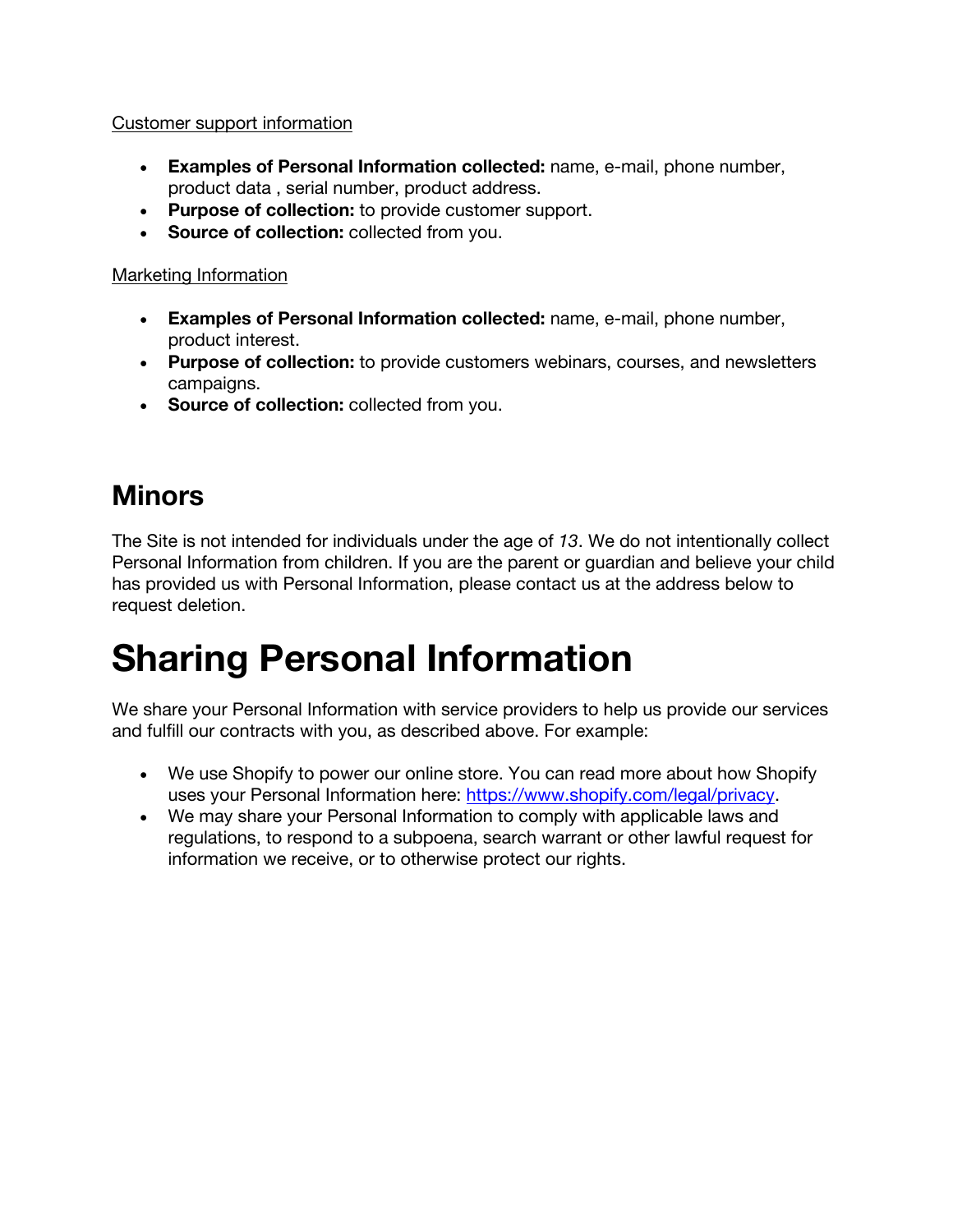# **Using Personal Information**

We use your personal Information to provide our services to you, which includes: offering products for sale, processing payments, shipping and fulfillment of your order, and keeping you up to date on new products, services, and offers.

## **Lawful basis**

Pursuant to the General Data Protection Regulation ("GDPR"), if you are a resident of the European Economic Area ("EEA"), we process your personal information under the following lawful bases:

- Your consent;
- The performance of the contract between you and the Site;
- Compliance with our legal obligations;
- To protect your vital interests;
- For our legitimate interests, which do not override your fundamental rights and freedoms.

### **Retention**

When you place an order through the Site, we will retain your Personal Information for our records unless and until you ask us to erase this information. For more information on your right of erasure, please see the 'Your rights' section below.

### **Automatic decision-making**

If you are a resident of the EEA, you have the right to object to processing based solely on automated decision-making (which includes profiling), when that decision-making has a legal effect on you or otherwise significantly affects you.

We *DO NOT* engage in fully automated decision-making that has a legal or otherwise significant effect using customer data.

Our processor Shopify uses limited automated decision-making to prevent fraud that does not have a legal or otherwise significant effect on you.

Services that include elements of automated decision-making include:

- Temporary denylist of IP addresses associated with repeated failed transactions. This denylist persists for a small number of hours.
- Temporary denylist of credit cards associated with denylisted IP addresses. This denylist persists for a small number of days.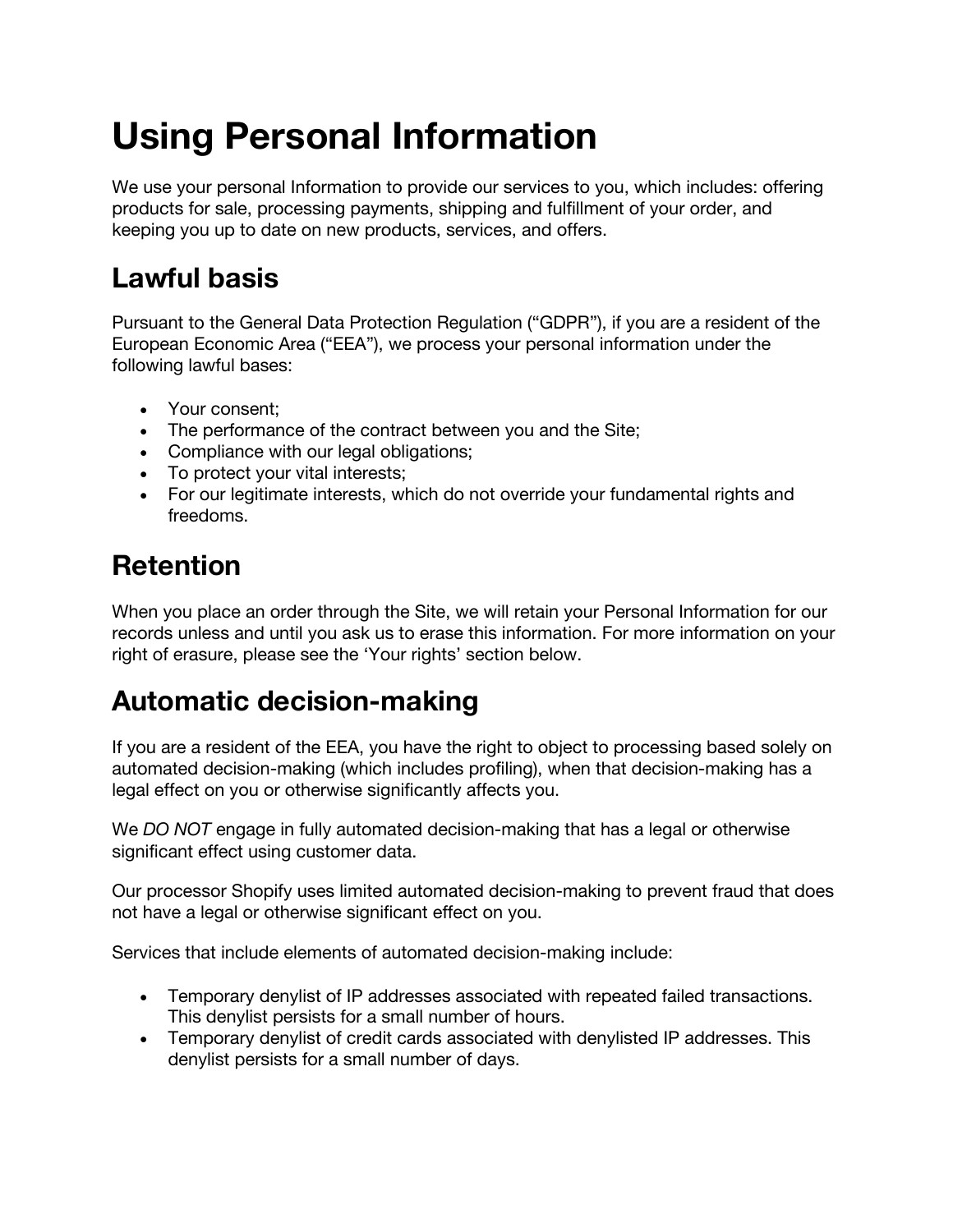## **Your rights**

### **GDPR**

If you are a resident of the EEA, you have the right to access the Personal Information we hold about you, to port it to a new service, and to ask that your Personal Information be corrected, updated, or erased. If you would like to exercise these rights, please contact us through the contact information below by mail at 202-15388 24th Ave. Surrey, BC V4A 2J2 Canada

Your Personal Information will be initially processed in USA and/or Ireland and then will be transferred outside of Europe for storage and further processing, including to Canada and the United States. For more information on how data transfers comply with the GDPR, see Shopify's GDPR Whitepaper: https://help.shopify.com/en/manual/youraccount/privacy/GDPR.

## **CCPA**

If you are a resident of California, you have the right to access the Personal Information we hold about you (also known as the 'Right to Know'), to port it to a new service, and to ask that your Personal Information be corrected, updated, or erased. If you would like to exercise these rights, please contact us through the contact information below 202-15388 24th Ave. Surrey, BC V4A 2J2 Canada

If you would like to designate an authorized agent to submit these requests on your behalf, please contact us at the address below.

# **Cookies**

A cookie is a small amount of information that's downloaded to your computer or device when you visit our Site. We use a number of different cookies, including functional, performance, advertising, and social media or content cookies. Cookies make your browsing experience better by allowing the website to remember your actions and preferences (such as login and region selection). This means you don't have to re-enter this information each time you return to the site or browse from one page to another. Cookies also provide information on how people use the website, for instance whether it's their first time visiting or if they are a frequent visitor.

We use the following cookies to optimize your experience on our Site and to provide our services.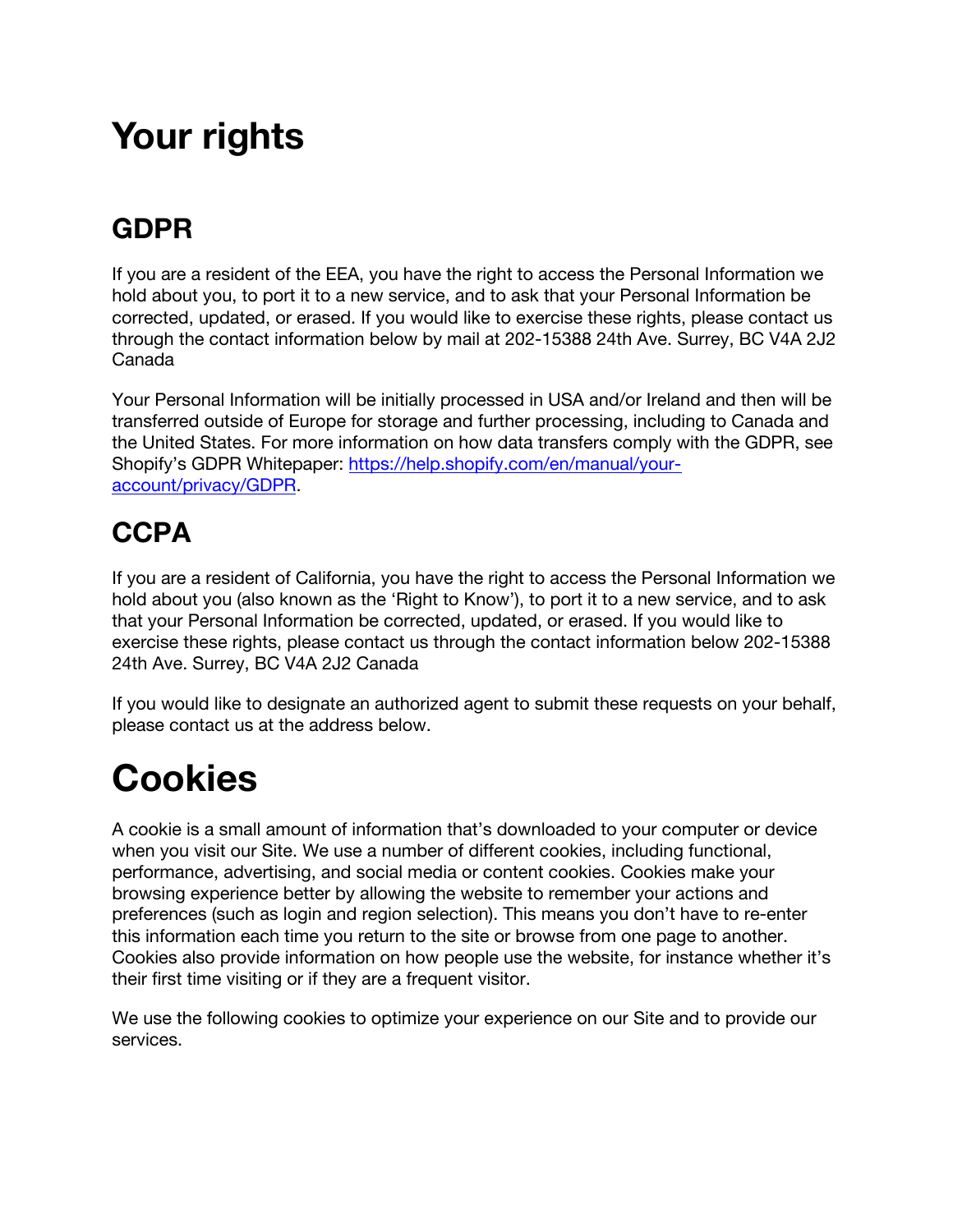### **Cookies Necessary for the Functioning of the Store**

| <b>Name</b>        | <b>Function</b>                                             |
|--------------------|-------------------------------------------------------------|
| ab a               | <b>I</b> Used in connection with access to admin.           |
| _secure_session_id | Used in connection with navigation through a storefront.    |
| cart               | Used in connection with shopping cart.                      |
| cart_sig           | "Used in connection with checkout.                          |
| cart ts            | "Used in connection with checkout.                          |
| checkout_token     | <b>IIUsed in connection with checkout.</b>                  |
| secret             | <b>I</b> Used in connection with checkout.                  |
|                    | secure_customer_sig Used in connection with customer login. |
| storefront_digest  | Used in connection with customer login.                     |
| _shopify_u         | Used to facilitate updating customer account information.   |

### **Reporting and Analytics**

| <b>Name</b>       | <b>Function</b>                                       |
|-------------------|-------------------------------------------------------|
| _tracking_consent | Tracking preferences.                                 |
| Landing_page      | Track landing pages                                   |
| _orig_referrer    | Track landing pages                                   |
| S.                | "Shopify analytics.                                   |
| _shopify_fs       | Shopify analytics.                                    |
| _shopify_s        | Shopify analytics.                                    |
| _shopify_sa_p     | Shopify analytics relating to marketing & referrals.  |
| shopify_sa_t_     | "Shopify analytics relating to marketing & referrals. |
| shopify_y_        | "Shopify analytics.                                   |
| - V               | Shopify analytics.                                    |

The length of time that a cookie remains on your computer or mobile device depends on whether it is a "persistent" or "session" cookie. Session cookies last until you stop browsing and persistent cookies last until they expire or are deleted. Most of the cookies we use are persistent and will expire between 30 minutes and two years from the date they are downloaded to your device.

You can control and manage cookies in various ways. Please keep in mind that removing or blocking cookies can negatively impact your user experience and parts of our website may no longer be fully accessible.